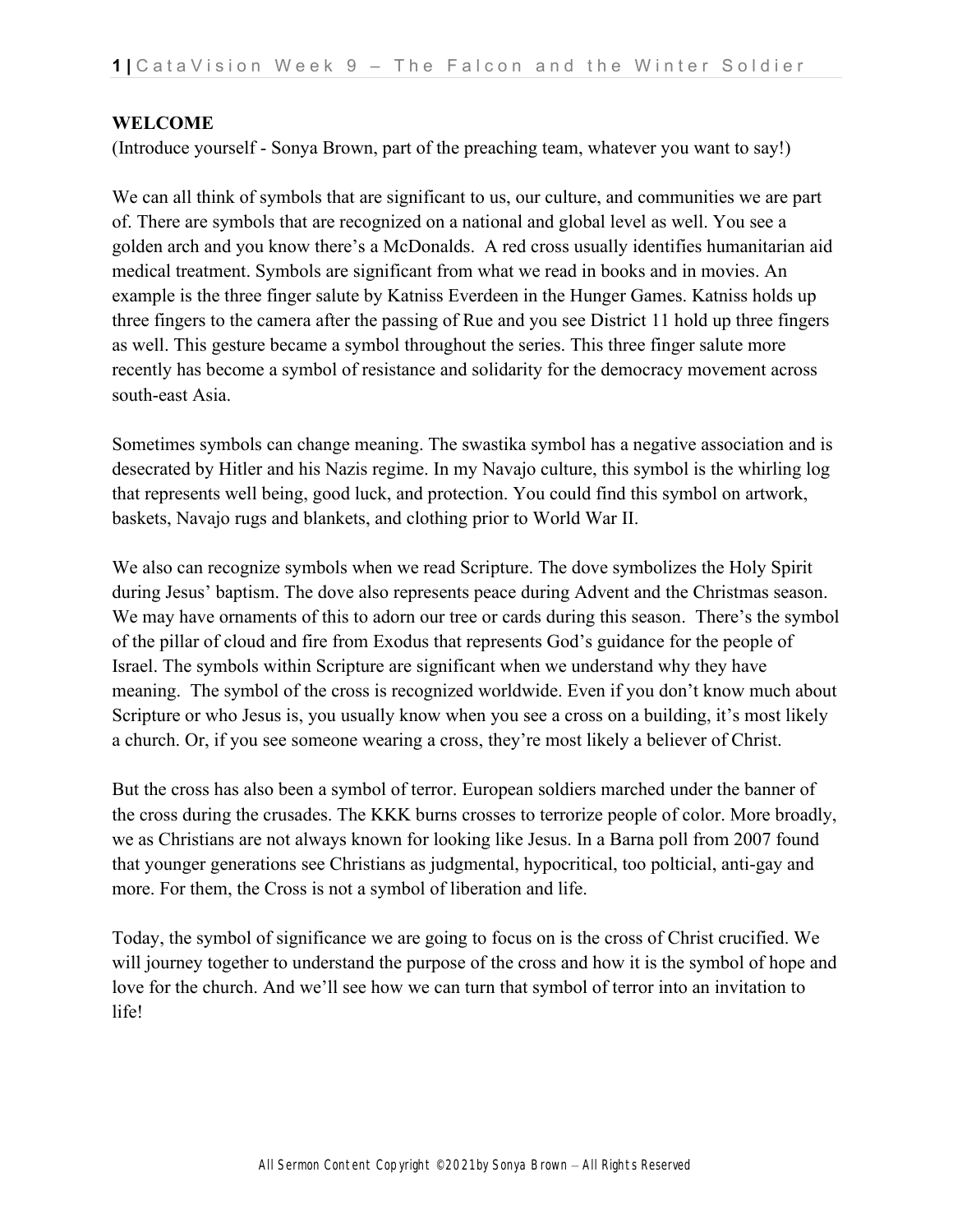## **Message**

Welcome to CataVision! This summer, we're exploring some of our most beloved television shows. Why? Because we're practicing listening well and creating spiritual conversations.

The shows we're engaging have been popular, which indicates they resonate with us. There's something about them that connects with us - not just as individuals, but at a cultural level. So this summer, we're going to ask, "Why?" What message in these shows is resonating? And how do we engage that message in a faith-filled way?

So that's what we're doing this summer: first, listening to the show and second, responding in faith. A couple of weeks ago, we saw how the Mandalorian illustrated the difference between legalism and love. And last week, Ted Lasso inspired us to be kind at any cost.

[FWS Shield] In this episode of CataVision we're going to talk about the show The Falcon and The Winter Soldier. This series is part of the Marvel Cinematic Universe and takes place after the movie Avengers: Endgame. The Falcon, also known as Sam Wilson, has a great background. He's from Harlem and a community organizer. His father was a minister. The Falcon was trained by Captain America. He's also Captain America's longest partner and one of the few people he trusts. Comics are interesting because they tackle current issues and changes. The Falcon and the Winter Soldier is timely for what has occurred over the past year. The show challenged us to look at race, racial injustice, and question this idea of who is our neighbor and who is our enemy. Most importantly, the show made you think about what the shield of Captain America represented and what it meant for him to pass on the mantle of Captain America to Sam Wilson, The Falcon.

Sam continues to assist the US military with rescue operations, but he doesn't feel comfortable carrying Steve's shield. He decides to place the shield in the museum that honors Captain America. The speech Sam gives before turning over the shield sets the series and helps us to understand the significance the shield symbolizes. Sam describes Steve Rogers as, "courageous, righteous, hopeful." Because of him, "the world has been forever changed." Sam also explains, "we need new heroes, one suited for the times we're in… symbols are nothing without the women and men that give them meaning… and this thing," Sam picks up the shield… "I don't know if there's ever been a greater symbol, but it's more about the man that propped it up and he's gone."

Later in the series, Sam discovers the government experimented on black Americans to create super soldiers. He meets Isaiah Bradly, one of those black super soldiers. Bradley insists that no self respecting black man would want to be Captain America because of how America has treated black people. For men like Bradly, the history of the shield is more complicated.

Sam has so much to process as he considers whether he'll take up the mantle as Captain America and carry that symbolic shield..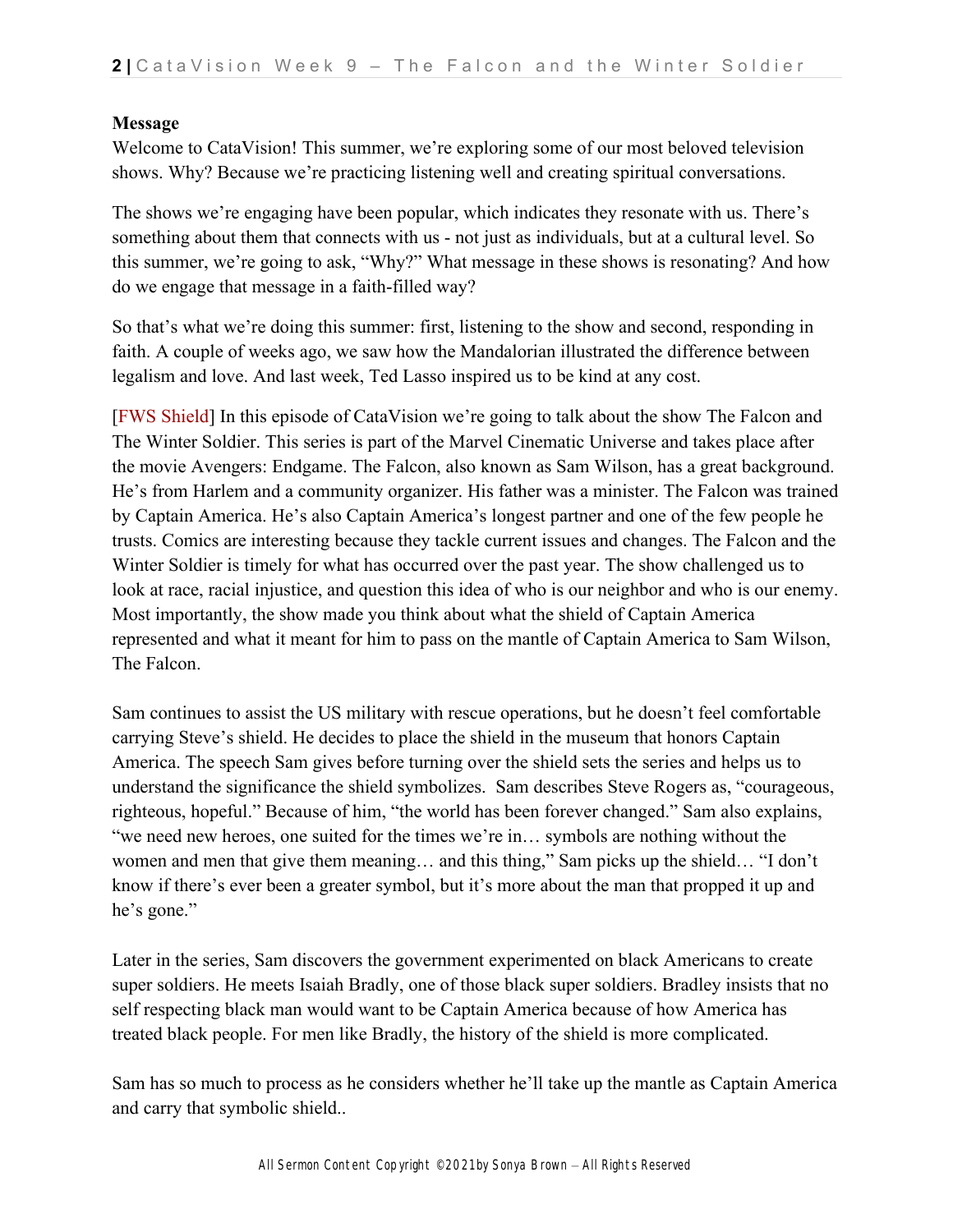Symbols are complicated. We undermine the meaning of symbols when we don't weave the story and symbol together. Listening and understanding provides revelation. There is more to the history and representation of the shield that Captain America carried. Sam learns more about the injustice and racism that is behind the stars and stripes of the shield and this country. Isaiah Bradley discusses how people of color fought for this country, returned home, and found crosses burning on their lawn. Despite being a super soldier, racism and cover ups still plagued the U.S. government. The Black community knows all too well the nightmares of legal lynchings that were used by the state and federal government. And unfortunately, the Christian cross was used to intimidate, bring fear, and to death to the Black community. The biblical symbols have cultural and religious meaning. The cross has a complicated meaning.

The cross is a visual symbol that is used in Christianity. It's interesting how the cross was known for its shameful and cruel executions. The cross is now a universal symbol that is associated with Jesus. Dr. John R.W. Stott discusses how there are various possibilities of symbols and something less offensive that Christians could have chosen, "But instead the chosen symbol came to a simple cross… They wished to commemorate as central to their understanding of Jesus neither his birth nor his youth, neither his teaching nor his service, neither his resurrection nor his reign, nor his gift of the Spirit, but his death, his crucifixion." (2006:27) Symbols are important. Unfortunately, if we don't know the history or meaning of a symbol, it's just an object or a thing. As Sam explains, "symbols are nothing without the women and men that give them meaning." The cross has no meaning of hope if we don't understand what Christ did. Let us see how the cross is a sign and proclamation of hope and faith.

## Turn with us to Matthew 27:32-44

This Biblical passage is the climax of the Passion story. The false charges of Jesus' attempt to claim kingship over the Jews and thus bring trouble to the Roman rule and other allegations were brought by the chief priests to Pontus Pilate. We read about Jesus' abandonment by his followers and his betrayal by one of his disciples. We also read about innocent Jesus' beating, suffering, and impending death on the cross. The crucifixion on a cross is horrific, slow, deliberate, painful, and humiliating. Death on the cross was often reserved for those who were criminals, slaves, or rebels who threatened public order against the nation state.

The Roman Empire used the cross as a public reminder of their military and imperial power. Crucifixions were a public reminder to the people of Israel that Rome occupied their land. Crucifixions were done publicly to serve as a visual warning to those who challenged the authority of the state or Roman government - they were like the Roman version of reality TV.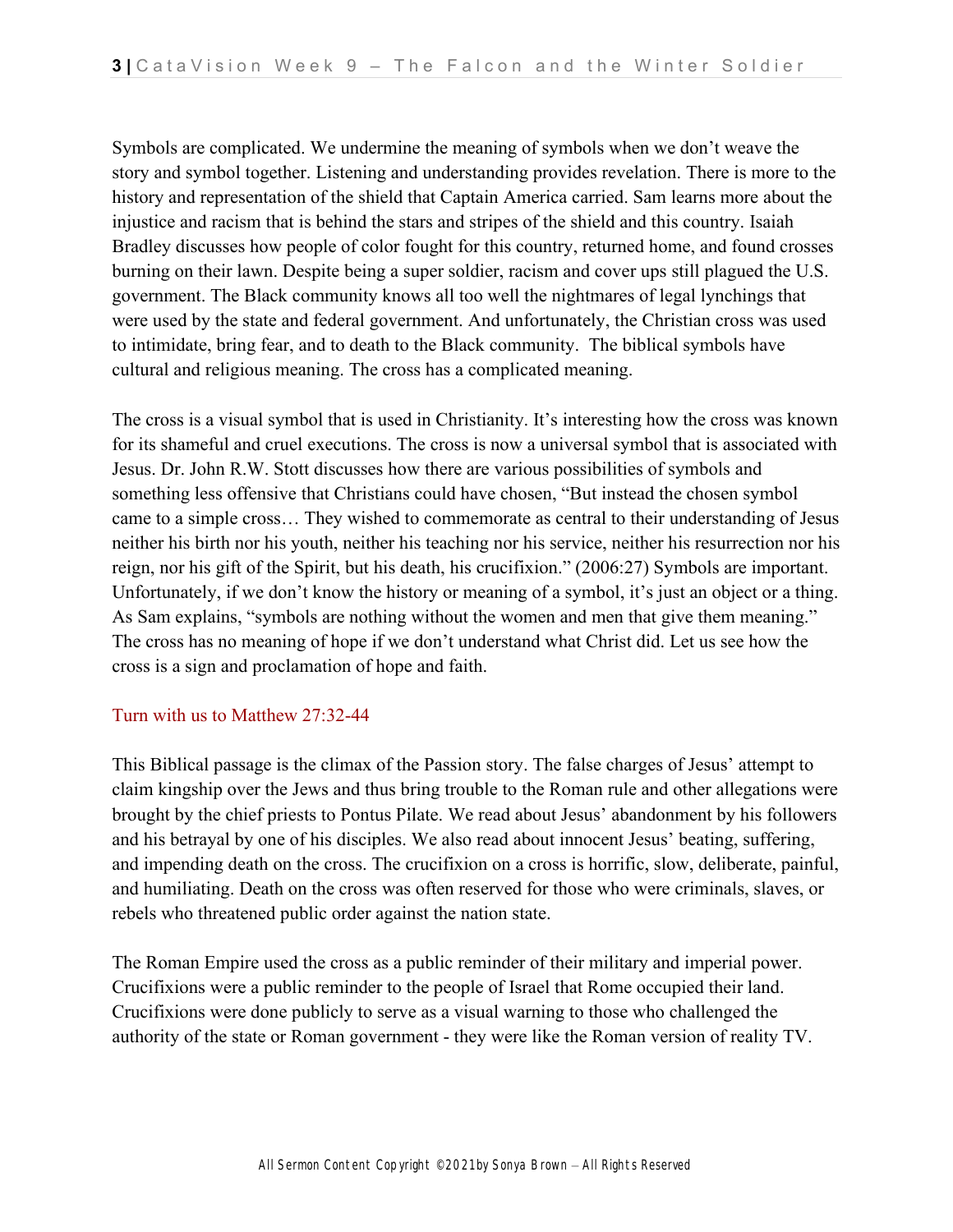In other words, in Jesus' day, the cross was already a symbol. It was a symbol of Rome's divine right to rule the world, a symbol of the brutal inevitability of their military might. A symbol of the hopelessness of trying to resist them.

Despite all the mockery, false claims, and injustice, Matthew portrays Jesus as the obedient Son of God and his fulfillment of Scripture.

"Along the way, they came across a man named Simon, who was from Cyrene, and the soldiers forced him to carry Jesus' cross. And they went out to a place called Golgotha (which means 'Place of the Skull'). The soldiers gave Jesus wine mixed with bitter gall, but when he had tasted it, he refused to drink it.

After they had nailed him to the cross, the soldiers gambled for his clothes by throwing dice. Then they sat around and kept guard as he hung there. A sign was fastened above Jesus' head, announcing the charge against him. It read: 'This is Jesus, the King of the Jews.' Two revolutionaries were crucified with him, one on his right and one on his left.

The people passing by shouted abuse, shaking their heads in mockery. 'Look at you now!' they yelled at him. 'You said you were going to destroy the Temple and rebuild it in three days. Well then, if you are the Son of God, save yourself and come down from the cross!'

The leading priests, the teachers of religious law, and the elders also mocked Jesus. 'He saved others,' they scoffed, 'but he can't save himself! So he is the King of Israel, is he? Let him come down from the cross right now, and we will believe in him! He trusted God, so let God rescue him now if he wants him! For he said, 'I am the Son of God.'" Even the revolutionaries who were crucified with him ridiculed him in the same way." -- Matthew 27:32-44 (NLT)

This passage of Jesus' suffering, crucifixion, and death is often read about or heard in sermons around Good Friday. The cross is much different than probably what's displayed in churches, homes, and what we wear as jewelry.

Yet somehow, this brutal, bloody Roman cross became a symbol of hope and reconciliation for the church. Dr. James Cone explains the cross, "is a paradoxical religious symbol because it inverts the world's value system with the news that hope comes by way of defeat, that suffering and death do not have the last word, that the last shall be first and the first last." (2011:2) So just as we discussed with Stranger Things that we need to see the world as God sees it. We must have an upside down way or invert how we see this world and how we are to participate in this world to have God's kingdom come to light.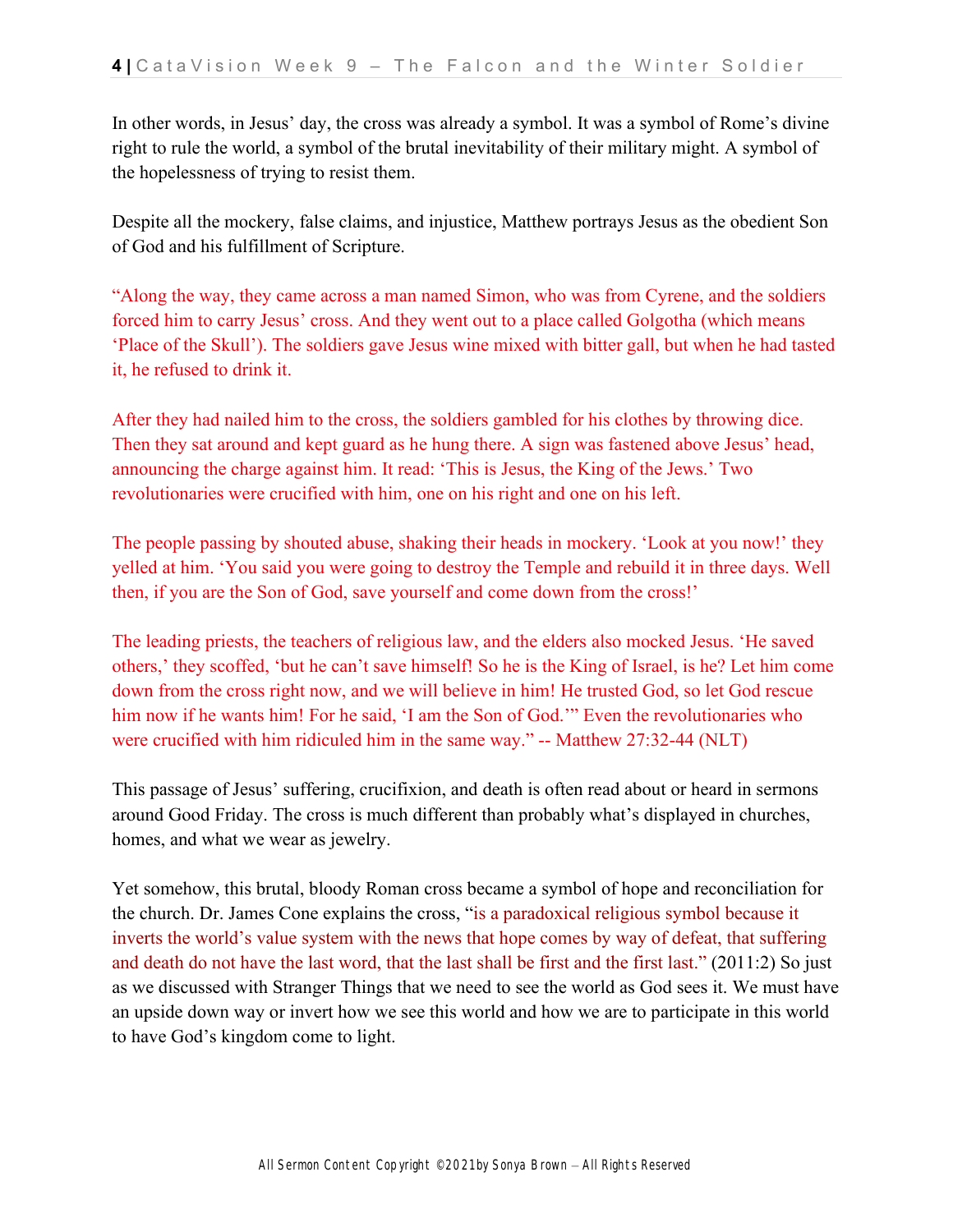Unfortunately when we don't "invert the world's value system" or we don't have "an upside down way of seeing God's kingdom come to light in this world;" the cross is used to harm the vulnerable and preserve order. The Roman Empire used the public torture and humiliation of the cross and crucifixion as punishment for law breakers and rebels. This was a public service announcement to show the legacy and strength of Roman Imperialism. This was their way to send a message to the people of their inferiority and powerlessness.

[FWS Cross Tree - keep up till end of second paragraph] Dr. James Cone draws the comparison of the cross and the lynching tree of how they "were symbols of terror, instruments of torture and execution, reserved primarily for slaves, criminals, and insurrectionists - the lowest of the low in society." (2011:31) This symbol of the cross is most significant for the black community due to the pain and violence of racism they have endured in the United States. It's difficult to comprehend. I ask you to stay with me as we come to understand when the cross symbolizes and comes to represent those that commit harm. But, God calls us to invert our understanding of the cross to represent His son, the crucified Jesus and the very good news of hope he brings.

Jesus knew what the cross meant. Jesus was a Jewish, brown man, born on the wrong side of the tracks in Nazareth. We know that he was an immigrant when his family had to escape to Egypt. Jesus changed social structures. He chose to hang out with the weak, marginalized, outcast, least of these. Jesus broke social and religious rules to heal others and because he was loving. Jesus was a teacher. He became our Savior. Jesus gave new meaning to the cross. Jesus took a symbol of Roman terror and turned it upside down. As the Roman cross holds God's broken body, it becomes a symbol of hope and the divine power of God overcoming the power of sin and death. Christ Jesus has brought new meaning to the cross.

Captain America's shield was given meaning by Steve Rogers. It wasn't by what Captain America said about the shield, it was how he lived his life that brought meaning to the shield. Steve Rodgers was a frail and physically weak young man. He willingly volunteers for military service and came part of a military project to become Captain America. He became a symbol of what America can achieve. His friend Sam describes him as, "courageous, righteous, hopeful." This is the meaning Steve Rodgers brought to the shield.

The cross is given meaning by Jesus. Jesus constantly committed himself to God's way. We're prepared in Scripture of what this looks like. There's this lived out love Jesus showed for his three years of ministry. Towards the end, Jesus expresses and explains, he must suffer and die; Scripture must be fulfilled of what is written about the Messiah; and Jesus knew that it was his choice to take up this mantle to do his Father's will and finish the work to overcome sin and death.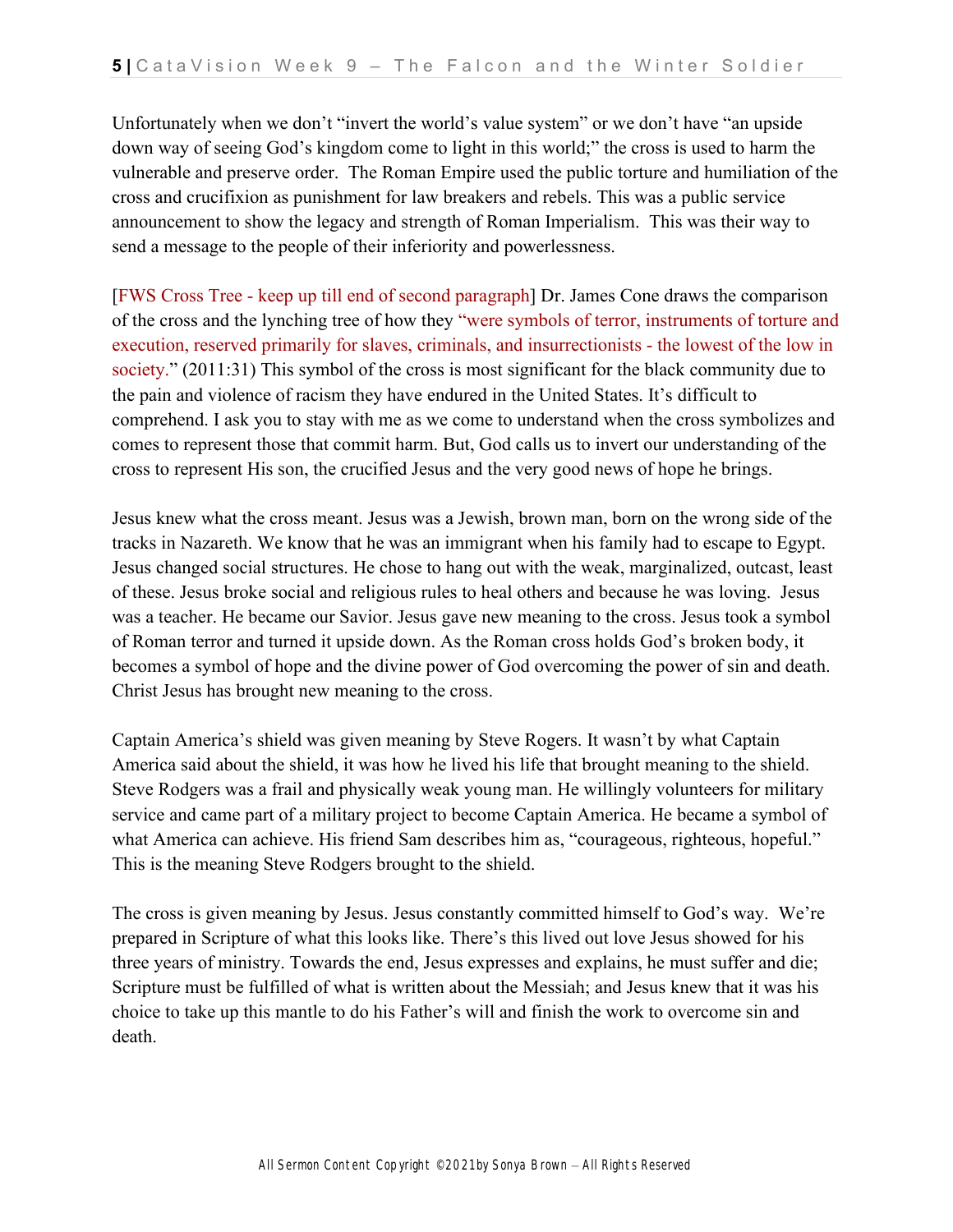[FWS Walker] What happens when the meaning of a symbol is not carried on? You see in episode one of the show the US government assigned John Walker as the New Captain America out of fear and vulnerability. We hear from his closest friend that John Walker has anger issues and this is revealed in the show. Sadly, the new Captain America sees his role as a job. We come to find out in episode four where the New Captain America, John Walker, doesn't carry on the meaning of the shield and it ends in a person's gruesome death and the shield being covered in blood.

When we think of the cross… What does it mean to us as the body of Christ? Has the cross become an ornate symbol we wear or safely display in our homes and churches? Or is the cross something we bear and take up daily? Jesus knew and the people who lived under Roman rule knew exactly what the cross meant under an oppressive and unjust system. When we stop wearing our cross and take up the cross, we are told in Matthew 16:24-28 what that looks like:

"Then Jesus said to his disciples, 'If any of you wants to be my follower, you must give up your own way, take up your cross, and follow me. If you try to hang on to your life, you will lose it. But if you give up your life for my sake, you will save it. And what do you benefit if you gain the whole world but lose your own soul? Is anything worth more than your soul? For the Son of Man will come with his angels in the glory of his Father and will judge all people according to their deeds. And I tell you the truth, some standing here right now will not die before they see the Son of Man coming in his Kingdom.'" -- Matthew 16:24-28 (NLT)

Losing life, not saving it, is the pattern for followers of this Messiah, "The Christ is led as the lamb to the slaughter." Know what cross you are taking up. Anyone can certainly take up the cross, just like anyone could take up the shield in The Falcon and The Winter Soldier. John Walker took up the shield. He unrightfully killed a person by taking justice and revenge in his own hands. In his conversations to bring peace of mind to himself, he also justified the wrongful death.

The cross has unfortunately been used to bring down others. Dr. Cone explains how acts of segregation, lynching, racial injustices, and brutality caused to the black community, was that white power did this to deny the people's humanity. Dr. Cone also discusses these new forms of controlling blacks, "was grounded in the religious belief that America is a white nation called by God to bear witness to the superiority of 'white over black.'… Lynching was the white community's way of forcibly reminding blacks of their inferiority and powerlessness."(2011:7) We see how the cross can harm with recent news that the Catholic Church has covered up the deaths of at least 4,100 First Nation Indigenous children who were forcibly sent to Residential Schools in Canada. This horrible finding has started the way for the investigation of Native American Boarding Schools that were run in the United States.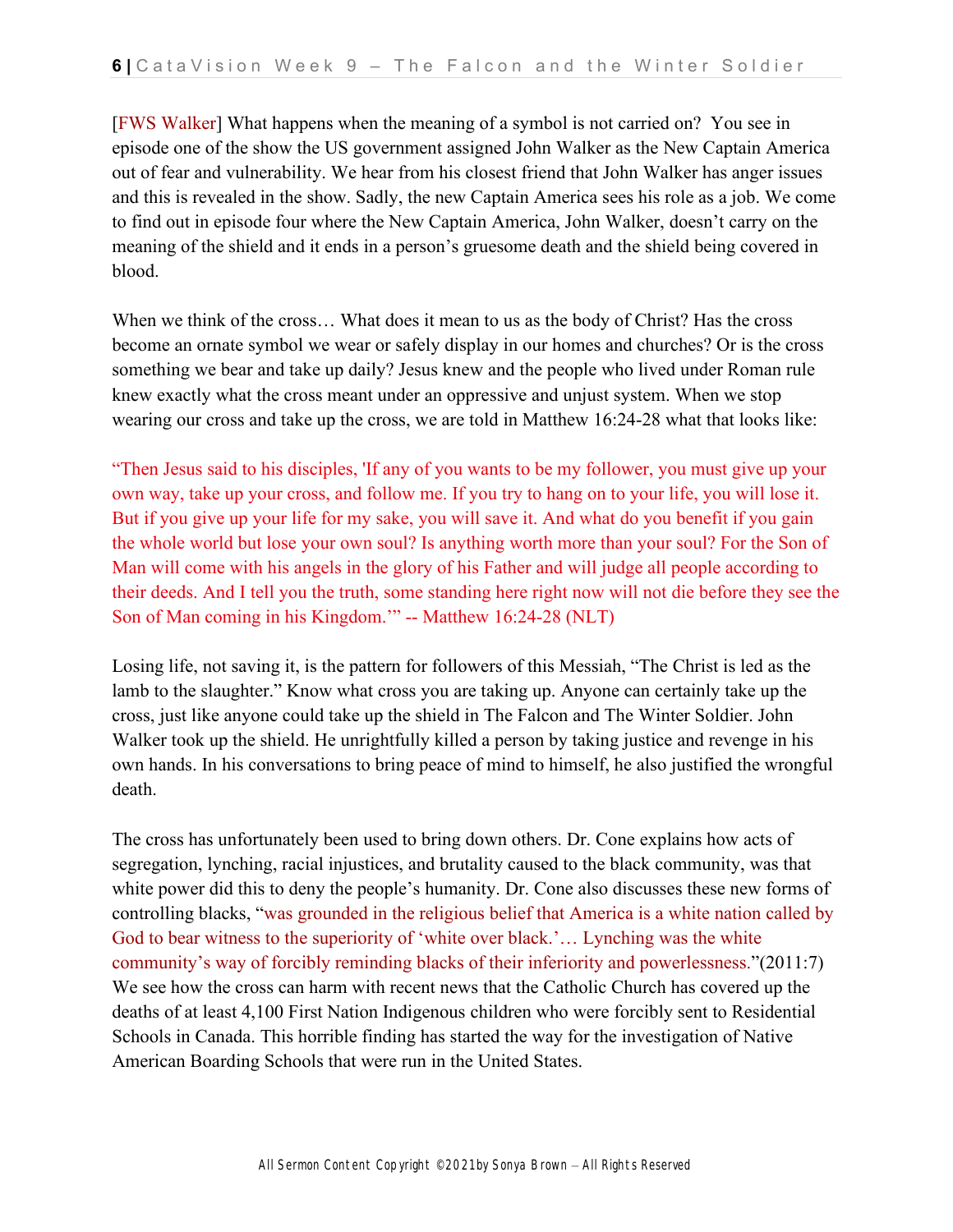Because us Christ followers are called to take up our cross and follow Christ, it does not mean that this is used to justify suffering and ignore the struggles of the oppressed. Don't confuse expecting people to endure racism, oppression, and injustice as carrying their cross. All you have done is placed the weight of burdens and atrocities on them. Remember again, "symbols are nothing without the women and men that give them meaning." Christ has given the cross the meaning of hope. The cross of Christ crucified we carry should bring hope in a broken and fallen world.

It was heartbreaking to hear Isaiah Bradley explain in the show that no self respecting black man would want to be Captain America. You think about all the injustices, oppression, and denial of humanity, people of color endured. Is there any hope out of this darkness? I sometimes wonder why they, we, I would choose to pick up the cross. How did people of Israel find hope in the midst of Roman occupation, rule and oppression? I reflected back to stories people told me and stories I've read of oppression and how denial of their humanity looked like. Malcolm X made it clear that while people are hoping for a dream, there are people living a nightmare of racism. Dr. Cone talks about how people found hope through gathering in church because Christ inverted the meaning of the cross to become a symbol of hope and the divine power of God overcoming the power of sin and death. With that hope, the black community affirmed their humanity through music. Dr Cone brings forward Richard Wright's, Twelve Million Voices, "'On Sunday morning at church, black Christians spoke back in song, sermon, and prayer against the 'faceless, merciless, apocalyptic vengefulness of the massed white mob,'… African Americans embraced the story of Jesus, the crucified Christ, whose death they claimed paradoxically gave them life, just as God resurrected him in the life of the earliest Christian community." (2011:18) When we carry this cross, are we willing to affirm people of color's humanity or will we turn our gaze away from the widely scattered acts of injustice that are present in the American landscape? Know what cross you are taking up.

What does the cross mean to you? Unfortunately, the church hasn't always been a place that offers hope in the midst of a broken and fallen world. Church, don't play the victim. Christ told his disciples and he tells his disciples today, the cross we take up may be a place where we may have to risk our own life. We easily quote Martin Luther King. King knew the way of the cross, he walked alongside the people who were oppressed, marginalized, the least of these, and he laid down his life because he reflected the love and hope of God. The cross we take up offers hope. It challenges us daily if we are willing to take up the cross and accept a marginalized brown Middle Eastern man as our Savior. It is one thing to practice our faith in a safe space. It is different to live out our faith beyond the walls built to separate.

It's a big deal that Steve Rogers passed the mantle of Captain America to Sam Wilson. Sam embodied being courageous, righteous, and hopeful, just like Steve. Sam questioned if he was the right man to take up the shield. He grew up in the south, he knows about the struggles and